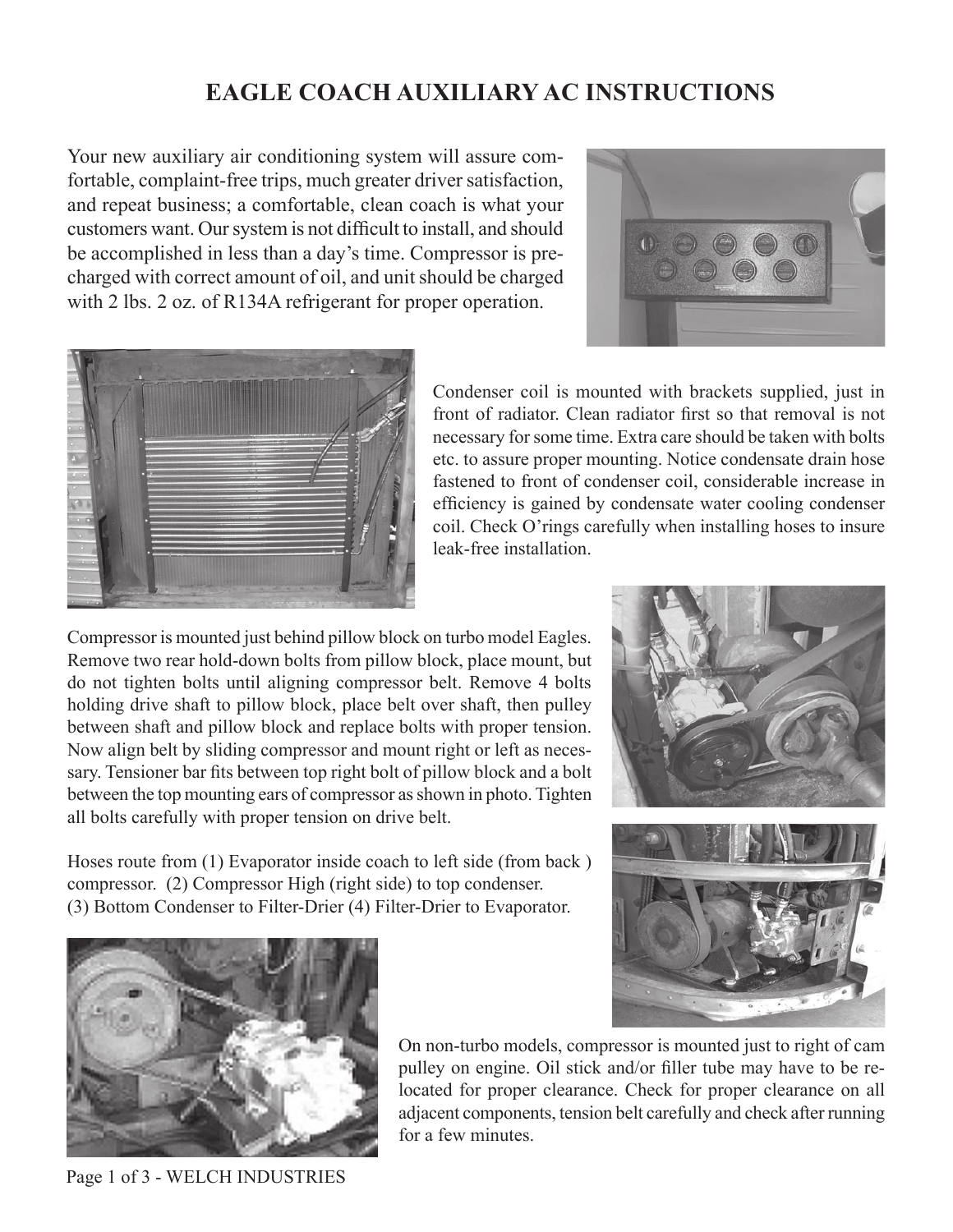

Mount filter-drier in convenient location on frame-work to left of engine, under radiator tank. Notice sight-glass in top of filterdrier; paint may need to be removed to see. Please note than when charging with R134A, sight-glass may continue to have a few bubbles even when fully charged; do not over-charge. Only 2 lbs. 2 oz. is needed.

Saw a 2 1/2" Hole in corner by restroom wall for hoses. Install all hoses, electrical conduit and condensate drain through this hole. Check carefully to see that condensate drain does not kink, run it out and in front of condenser coil, fastening through coil with 2 plastic tye-wraps. This will pick up a little free capacity, using the cold water to cool condenser coil.







Hold evaporator assembly against restroom wall to find correct location. Look over carefully before deciding where to locate, then use template to mark location of holes to mount unit to restroom wall. Also stand hose cover under it, then place evaporator as high as practical for hose cover to reach. Locate rear of unit just slightly lower than front for proper condensate drainage.

After proper location is found, mark front and bottom, then use template to mark holes. Drill 3/8 (oversize for 5/16" studs) and bolt to restroom wall using studs provided. Thread studs into unit about 4 threads, place unit on wall, then washer then acorn nut, be extra careful that acorn nut screws on stud well, before allowing stud to turn into AC cabinet for final tension.

On coaches with overhead exhaust, there is a plate of galvanized metal to be used as a heat shield for hoses etc. as they pass by the exhaust system. Install in such a way as to provide protection for hoses at this point.

Check all fittings etc., then pressure system with dry nitrogen and check for leaks. Vacuum system well, then charge with 2 lbs. 2 ozs. of R134A refrigerant. DO NOT introduce liquid refrigerant into LOW side of system, charge through high side before cranking coach, and when pressure equalizes on both side of gauges, close high side, open low side and complete charging with VAPOR only. A few bubbles may still be in sight glass when completely charged.

Page 2 of 3 - WELCH INDUSTRIES